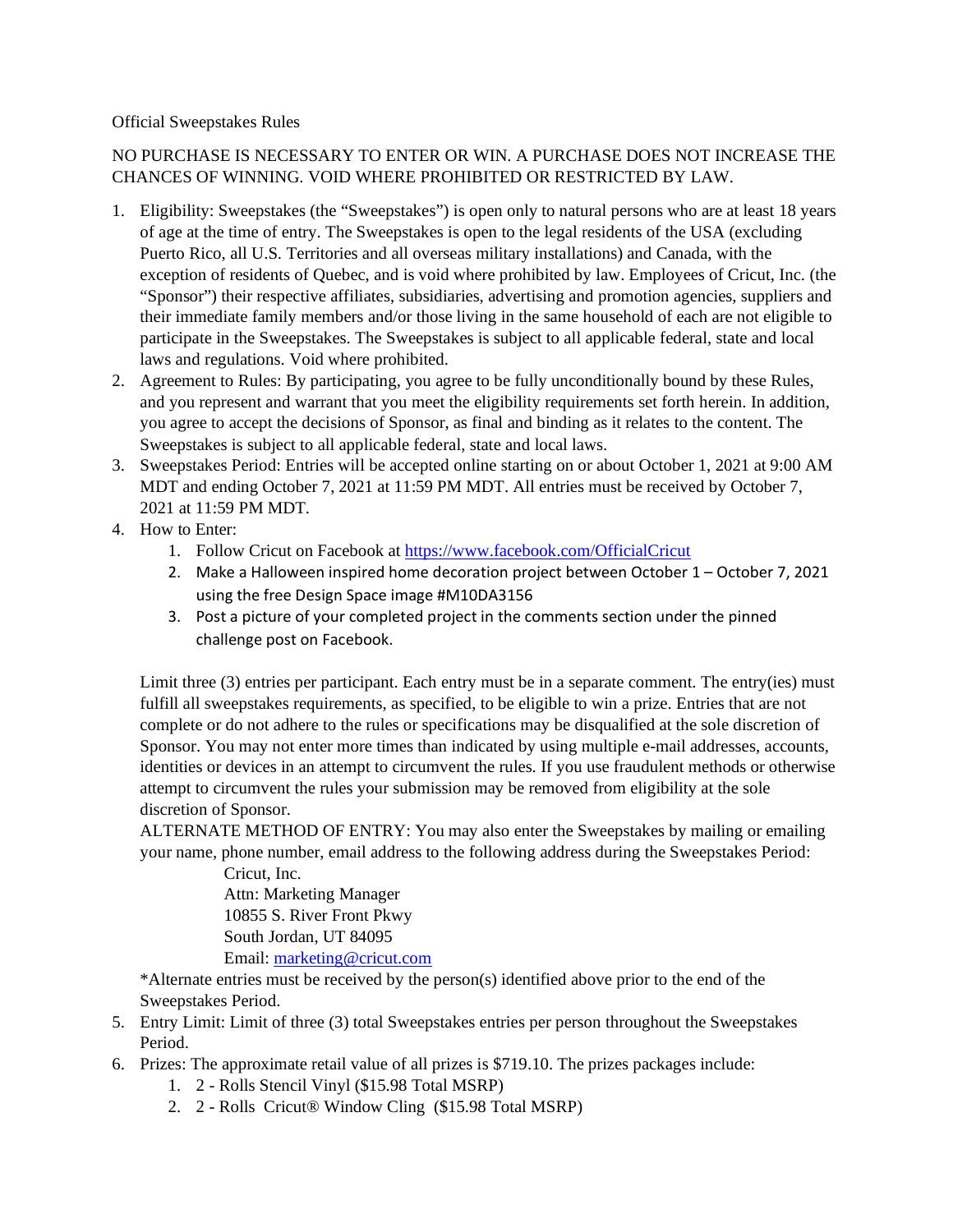- 3. 2- Rolls Premium Vinyl™ Removable (\$13.98 Total MSRP)
- 4. 2- Rolls Dry Erase Vinyl (\$15.98 Total MSRP)
- 5. 1-Roll Frosted Window Cling (\$9.99 Total MSRP)

10 prize packages listed above will be included in the Sweepstakes. You are not guaranteed to win a prize, or to win the prize package of your choice and your chance of winning is dependent on the total number of eligible entries received. Each entry will have an equal chance of winning. Actual/appraised value may differ at time of prize award. The specifics of the prize shall be solely determined by the Sponsor. No cash or other prize substitution permitted except at Sponsor's discretion. Should Sponsor substitute any prize package or an item within a prize package the substitute package or item will be of equal value. The prize is nontransferable. Any and all prize related expenses, including without limitation any and all federal, state, and local taxes shall be the sole responsibility of the winner. No transfer/assignment of prize to others or request for the cash equivalent by winners is permitted. Acceptance of prize constitutes permission for Sponsor to use winner's name, likeness, and entry for purposes of advertising and trade without further compensation, unless prohibited by law.

- 7. Odds: The odds of winning depend on the number of eligible entries received.
- 8. Winner selection and notification: Winners of the Sweepstakes will be selected in a random drawing under the supervision of the Sponsor. Winners will be notified via Direct Message on the Facebook account under which they entered the Sweepstakes within five (5) days following the winner selection. Sponsor shall have no liability for a winner's failure to receive notices due to winners' security settings or for winners' provision of incorrect or otherwise non-functioning contact information. If the selected winner cannot be contacted, is ineligible, fails to claim the prize within seven (7) days from the time award notification was sent, or fails to timely return a completed and executed declaration and releases as required, prize may be forfeited and an alternate winner selected. The receipt by winner of the prize offered in this Sweepstakes is conditioned upon compliance with any and all federal and state laws and regulations. Winner agrees to accept the prize "as is", and entrants hereby acknowledge that Sponsor has neither made nor is in any manner responsible or liable for any warranty, representation, or guarantee, express or implied, in fact or in law, relative to the prize, including, without limitation, to the prize's quality, merchantability or fitness for a particular purpose or express warranties (if any) provided exclusively by a supplier that are sent along with the prize. Sponsor will not replace any lost or stolen prize. Other restrictions may apply. ANY VIOLATION OF THESE OFFICIAL RULES BY ANY WINNER (AT SPONSOR'S SOLE DISCRETION) WILL RESULT IN SUCH WINNER'S DISQUALIFICATION AS WINNER OF THE SWEEPSTAKES AND ALL PRIVILEGES AS WINNER WILL BE IMMEDIATELY TERMINATED.
- 9. Rights Granted by you: By entering this content you understand that Sponsor, anyone acting on behalf of Sponsor, or its respective licensees, successors and assigns will have the right, where permitted by law, without any further notice, review or consent to print, publish, broadcast, distribute, and use, worldwide in any media now known or hereafter in perpetuity and throughout the World, your entry, including, without limitation, the entry and winner's name, portrait, picture, voice, likeness, image or statements about the Sweepstakes, and biographical information as news, publicity or information and for trade, advertising, public relations and promotional purposes without any further compensation.
- 10. Terms: Sponsor reserves the right, in its sole discretion to cancel, terminate, modify or suspend the Sweepstakes should (in its sole discretion) a virus, bugs, non-authorized human intervention, fraud or other causes beyond its control corrupt or affect the administration, security, fairness or proper